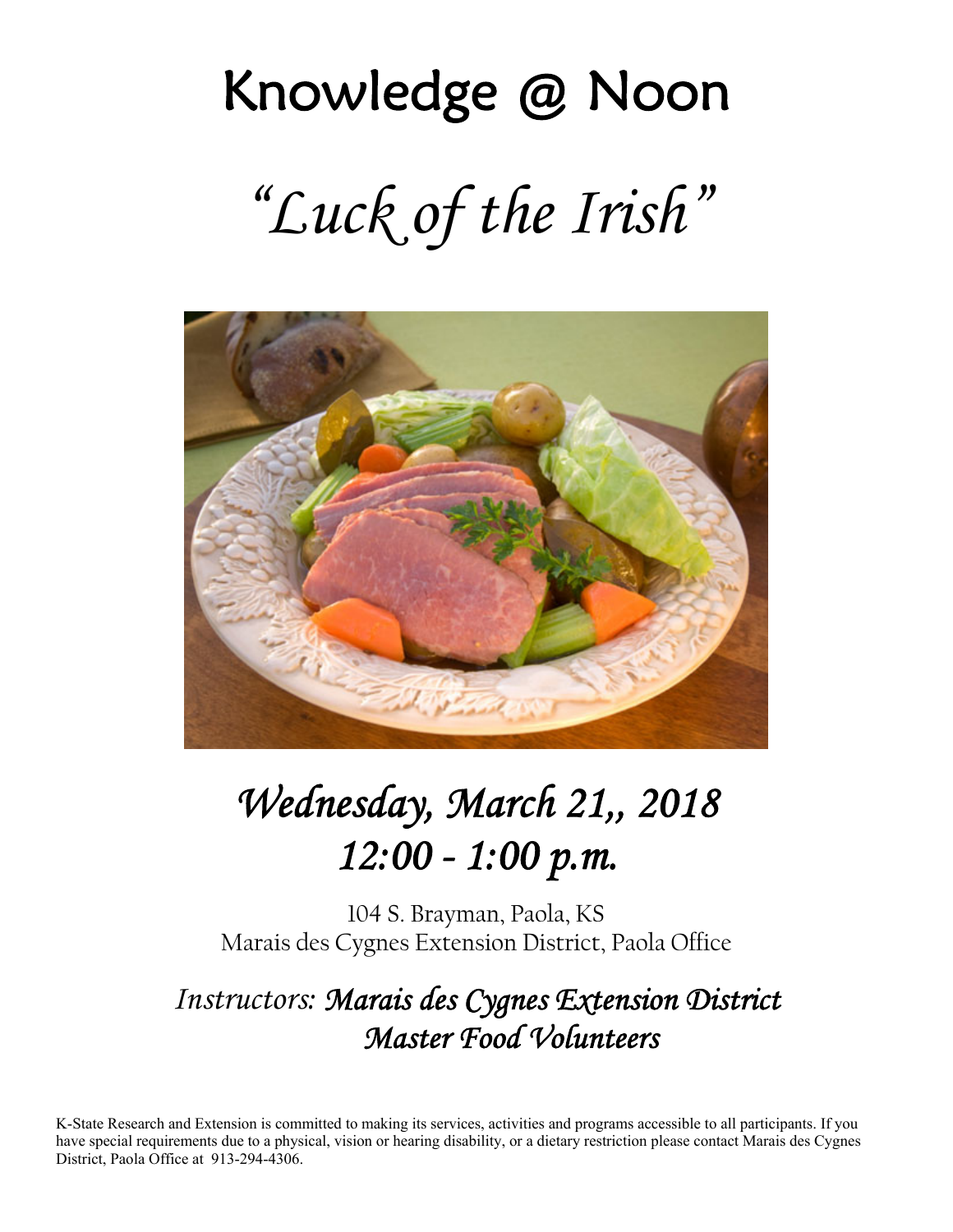

## Potatoes, nutrition and diet

Potatoes can be important staple foods, but balanced diets need to include other vegetables and whole grain foods

#### Key Points

The potato is a good source of dietary energy and some micronutrients, and its protein content is very high in comparison with other roots and tubers.

Potato is low in fat – but preparing and serving potatoes with high fat ingredients raises the caloric value of the dish.

Boiling potatoes in their skins prevents loss of nutrients.

Potatoes are important in many diets, but need to be balanced with other vegetables and whole grain foods.

Further research is needed to determine the link between potato consumption and Type 2 diabetes. 

#### Nutrient content of potatoes



rich food highly popular worldwide and prepared and served in a variety of ways. Freshly harvested, it contains about 80 percent water and 20 percent dry matter. About 60 to 80 percent of the dry matter is starch. On a dry weight basis, the protein content of potato is similar to that of cereals and is very high in comparison with other roots and tubers. In addition, the potato is low in fat.

Potatoes are rich in several micronutrients, especially vitamin C – eaten with its skin, a single mediumsized potato of 150 g provides nearly half the daily adult requirement (100 mg). The potato is a moderate source of iron, and its high vitamin C content promotes iron absorption. It is a good source of vitamins B1, B3 and B6 and minerals such as potassium, phosphorus and magnesium, and contains folate, pantothenic acid and riboflavin. Potatoes also contain dietary antioxidants, which may play a part in preventing diseases related to ageing, and dietary fibre, which benefits health.

#### Effects of potato preparation methods

The nutritive value of a meal containing potato depends on other components



*(Per 100 g, after boiling in skin and peeling before consumption) Source: United States Department of Agriculture, National Nutrient Database* served with them and on the method of preparation. By itself, potato is not fattening (and the feeling of satiety that comes from eating potato can actually help people to control their weight). However, preparing and serving potatoes with high-fat ingredients raises the caloric value of the dish.

Since the starch in raw potato cannot be digested by humans, they are prepared for consumption by boiling (with or without the skin), baking or frying. Each preparation method affects potato composition in a different way, but all reduce fibre and protein content, due to leaching into cooking water and oil, destruction by heat treatment or chemical changes such as oxidation.

Boiling – the most common method of potato preparation worldwide – causes a significant loss of vitamin C, especially in peeled potatoes. For french fries and chips, frying for a short time in hot oil (140 °C to 180 °C) results in high absorption of fat and significantly reduces mineral and ascorbic acid content. In general, baking causes slightly higher losses of vitamin C than boiling, due to the higher oven temperatures, but losses of other vitamins and minerals during baking are lower.

#### Potato's role in the developing world's "nutrition transition"

In many developing countries, and especially in urban areas, rising levels of income are driving a "nutrition transition" toward more energy-dense foods and prepared food products. As part of that transition, demand for potato is increasing. In South Africa, potato consumption has been growing in urban areas, while in rural areas maize is still the staple. In China, higher income and increased urbanization have led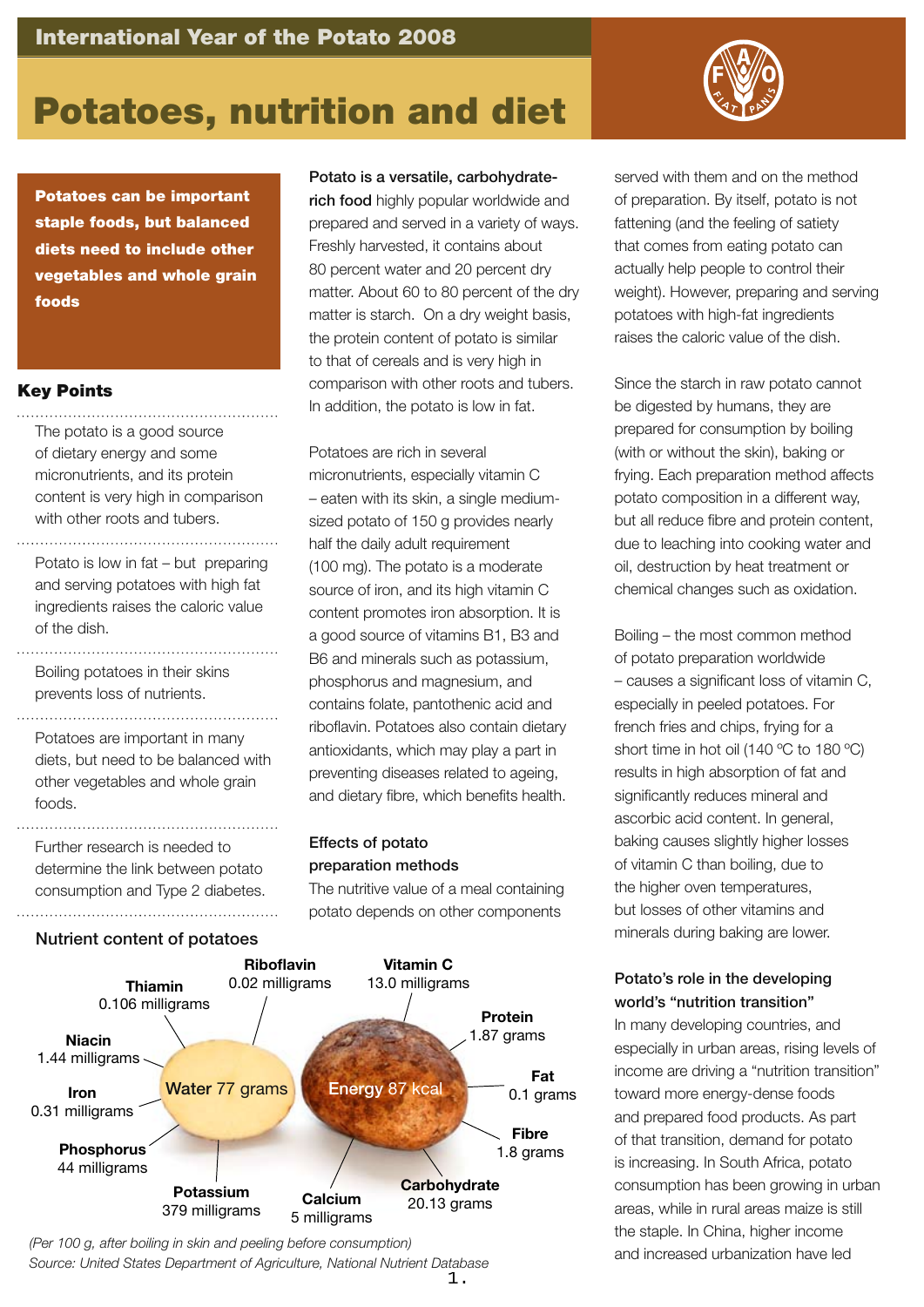to increased demand for processed potatoes. Thus, the potato already plays a role in diet diversification in many countries. However, where other staple crops are available to meet energy requirements, potato should not replace them but rather supplement the diet with its vitamins and mineral content and high quality protein. Potatoes can be important staple foods, but balanced diets need to include other vegetables and whole grain foods.

As part of the trend toward greater consumption of "convenience foods", demand for fried potatoes is increasing. Over-consumption of these high-energy products, along with reduced physical activity, can lead to overweight. Therefore the role of fried potato products in the diet must be taken into consideration in efforts to prevent overweight and diet related non-communicable diseases, including heart disease and diabetes. Type 2 diabetes is caused by many factors, and further research is needed to determine whether potato consumption and Type 2 diabetes may be linked.



Toxic components of potato

As part of the potato plant's natural defences against fungi and insects, its leaves, stems and sprouts contain high levels of toxic compounds called glycoalkaloids (usually solanine and chaconine). Glycoalkaloids are normally found at low levels in the tuber, and occur in the greatest concentrations just beneath the skin.

Potatoes should be stored in a dark, cool place in order to keep glycoalkaloid content low. Under exposure to light, potatoes turn green in colour due to increased levels of chlorophyll, which can also indicate higher levels of solanine and chaconine. Since glycoalkaloids are not destroyed by cooking, cutting away green areas and peeling potatoes before cooking ensures healthy eating.

#### About IYP 2008

The International Year of the Potato. to be celebrated throughout 2008, aims at raising global awareness of the potato's key role in agriculture, the economy and world food security.

#### www.potato2008.org

#### Credits:

Information provided by the Nutrition and Consumer Protection Division of FAO Photo: © FAO/Giulio Napolitano

# International Year of the  $\bullet$ 2008 HIDDEN **TREASURE**

#### Contact:

International Year of the Potato Secretariat Food and Agriculture Organization of the United Nations Room C-776 Viale delle Terme di Caracalla 00153 Rome, Italy Tel. + (39) 06-5705-5859, 06-5705-4233 E-mail: potato2008@fao.org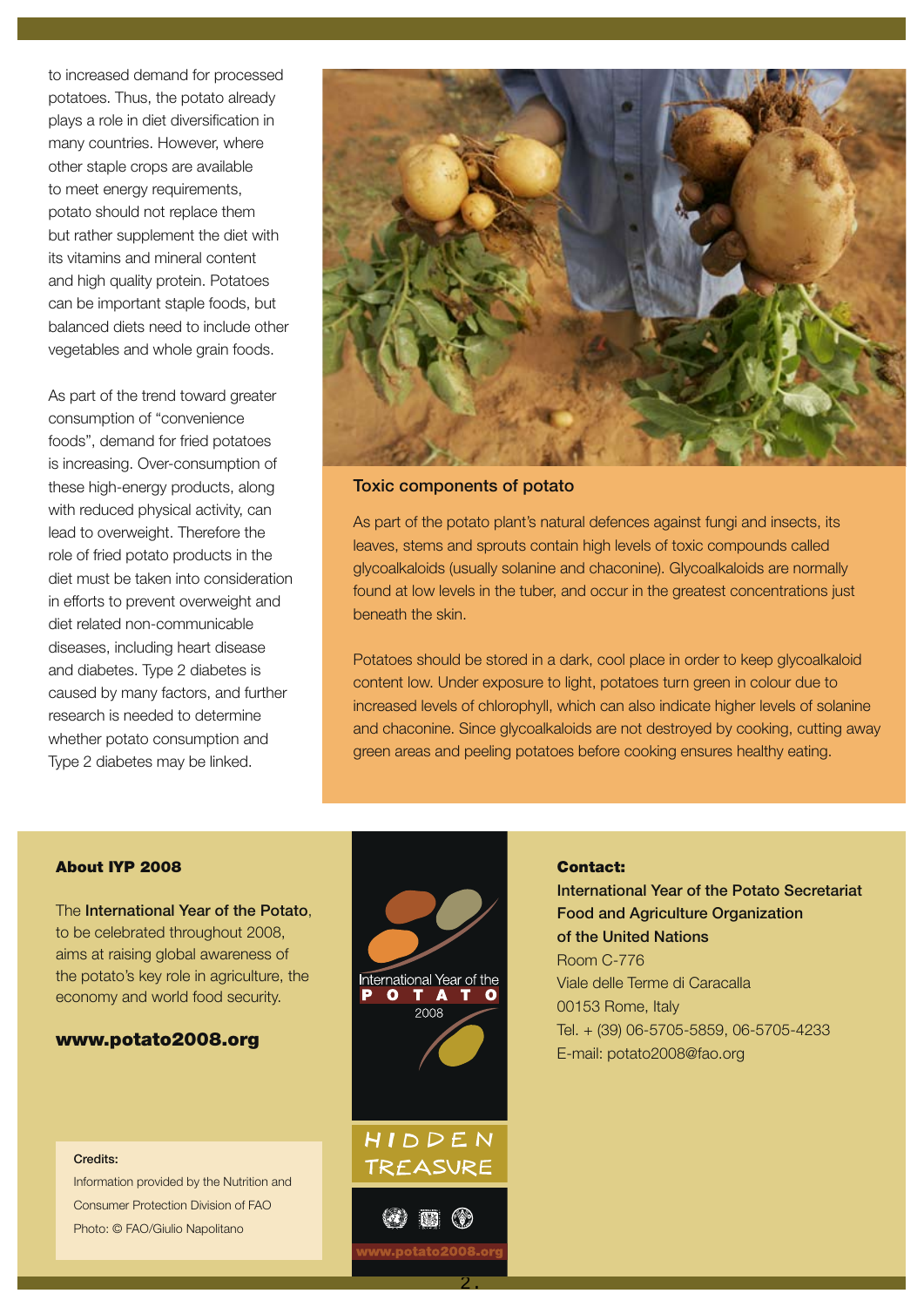## **Sweet Potatoes & Yams**



**Fun Facts:** Sweet potatoes are often called yams, but the two are different plant species. True yams only grow in the tropics. Many Americans like sweet potatoes. They are among the top fifteen most-frequently eaten vegetables in the U.S.

**Selecting Fresh Sweet Potatoes:** Look for thick sweet potatoes that taper at the ends. Choose a firm sweet potato with smooth, uniformly colored skin. Sweet potatoes have a moist orange flesh that is somewhat brighter than the color of the skin. Avoid sweet potatoes with sunken, soft or decayed areas, and those with discolored, wrinkled, shriveled or broken skin.

### **Measuring Fresh Sweet Potatoes**



1 pound = about 3 medium (5" x 2" each) = 2 cups boiled = about 1 1/2 cups mashed 1 medium cooked sweet potato, peeled = about 5 ounces by weight = about 150 grams

**Handling and Preserving:** Handle gently, since sweet potatoes bruise easily. Do not store in a plastic bag and do not refrigerate. Store unwashed sweet potatoes, stacked no more than three deep, in a dark pantry, potato bin or a covered ventilated basket on a countertop away from heat, and use within one or two weeks. Or keep in a cool (50-55° F.), humid, dark, dry, well-ventilated place for up to 4 months. To freeze: Wash and bake or boil whole, mature, cured sweet potatoes until almost tender. Cool. Do not peel. Wrap each in foil. Pack into freezer bags. Seal, label and freeze.

**Preparation and Serving:** Scrub sweet potatoes under cold running water. Cut out any bad spots. Use as directed in a main dish, side dish, baked product or dessert recipe! To serve, boil or steam halved or quartered sweet potatoes for 15-25 minutes or bake whole in a 400° F, oven for about 30 minutes, until fork-tender. Or pierce with a knife or fork to make steam holes and cook one in a microwave oven on high power for about 4 minutes, or until fork tender. Peel after cooking, if desired.

**Nutrition Facts** for 1 serving, or 1/2 cup baked sweet potato without the skin: Calories 103; Protein 2 grams; Carbohydrates 24 grams; Fat 0 grams. Sweet potatoes contribute fiber (even if you do not eat the skin), carotenoids (which the body converts to vitamin A), B vitamins, vitamin C, potassium and other essential nutrients to the diet.

References: www.urbanext.uiuc.edu/veggies; www.fda.gov/fdac/special/foodlabel/raw.html; ESHA Food Processor; http://agnews.tamu.edu/dailynews/stories/CROP/Nov1902a.htm; http://aggie-horticulture.tamu.edu/plantanswers/ vegetables/sweetpotato.html; Food for Fifty, 11<sup>th</sup> edition, 2001, by M. Molt, Prentice Hall

Prepared by Mary Meck Higgins, Ph.D., R.D., L.D., CDE, Assistant Professor, Department of Human Nutrition. Sept. 2003 Kansas State University Agricultural Experiment Station and Cooperative Extension Service, Manhattan, Kansas. Contents of this publication may be reproduced for educational purposes. All other rights reserved. For more information about healthy eating, contact your local extension office. Kansas State University is an equal opportunity provider & employer. This material was funded by USDA's Supplemental Nutrition Assistance Program. The Food Assistance Program can help people of all ages with low income buy nutritious foods for a better diet. To find out more, call 1-888-369-4777. 24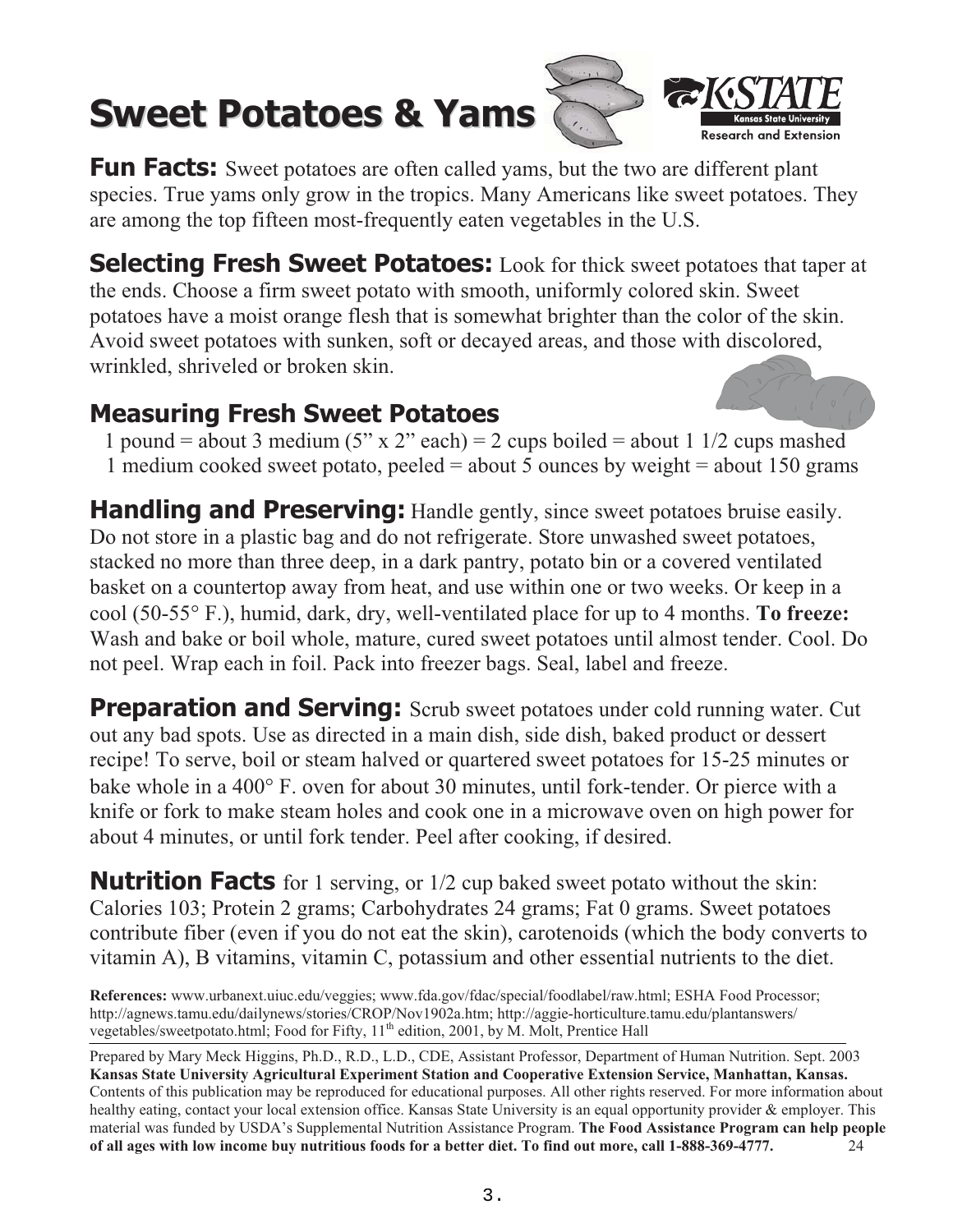







**Fun Facts:** Cabbage is the ninth most frequently eaten vegetable in the U.S. The top of a green cabbage head is more tender and shreds easier than the bottom half. Most cabbage has smooth leaves, but Savoy cabbage leaves are crinkly. Savoy cabbage is more tender and milder in flavor than green or red cabbage. It may be substituted for either of them in a recipe. Bok choy, napa and pe-tsai cabbage form oblong-shaped heads that have a crisp texture similar to lettuce yet have the flavor of cabbage. Cabbage family vegetables are called cruciferous vegetables. Sulfur contributes to the distinctive flavor and smell of cabbage. Sauerkraut and kimchee are pickled cabbage dishes.

**Selecting Fresh Cabbage:** Look for green or red/purple cabbage heads that are solid, heavy, tight and firm, with outer leaves that are smooth and fresh. With Savoy cabbage, look for flexible, crumpled, dark green or blue/green leaves forming a looselypacked head. Avoid cabbage that is wilted, discolored, blemished, cracked or split, insect-infested or decayed.

### **Measuring Fresh Cabbage:**

- 1 medium head green cabbage = about 2 pounds as purchased = about 8 cups ready-toeat, raw, shredded = about 4 cups cooked, shredded
- 1 cup raw or  $1/2$  cup cooked = about 2  $1/2$  ounces by weight = 75 grams

**Handling and Preserving:** Refrigerate unwashed, uncut cabbage in a perforated plastic bag in the vegetable drawer. Store Savoy and green or red cabbage that will be eaten raw for up to 4 days, and green or red cabbage that will be eaten cooked for up to 4 weeks. To freeze: Rinse the head and discard outer leaves. Shred, cut into thin wedges, or separate the layers of leaves. Place in boiling water for 1 1/2 to 3 minutes, depending on the size of the pieces. Remove immediately and place in ice water for 1 1/2 to 3 minutes. Drain. Place in freezer bags, squeeze out the air, seal, date and freeze.

**Preparation and Serving:** Rinse cabbage. Discard the outer leaves. For best results, use stainless steel knives and pans when preparing cabbage. Cook by boiling, steaming, stir-frying or microwaving it, but do not overcook. Cook red cabbage with an acidic ingredient, such as vinegar, to prevent undesirable color changes.

**Nutrition Facts** One serving  $= 1$  cup raw, or  $1/2$  cup cooked, shredded cabbage and has: Calories 17; Protein 1 gram; Carbohydrates 4 grams; Fat 0 grams. Cabbage provides vitamins C and K, B vitamins and essential minerals, and helps protect against heart disease and cancer.

References: www.urbanext.uiuc.edu/veggies; www.fda.gov/fdac/special/foodlabel/raw.html; ESHA Food Processor; Food for Fifty,  $11^{\text{th}}$  edition, 2001, by M. Molt, Prentice Hall; www.msue.msu.edu/imp/mod01/01600060.html

Prepared by Mary Meck Higgins, Ph.D., R.D., L.D., CDE, Assistant Professor, Department of Human Nutrition. Nov. 2003. Kansas State University Agricultural Experiment Station and Cooperative Extension Service, Manhattan, Kansas. Contents of this publication may be reproduced for educational purposes. All other rights reserved. For more information about healthy eating, contact your local extension office. Kansas State University is an equal opportunity provider & employer. This material was funded by USDA's Supplemental Nutrition Assistance Program. The Food Assistance Program can help people of all ages with low income buy nutritious foods for a better diet. To find out more, call 1-888-369-4777. 5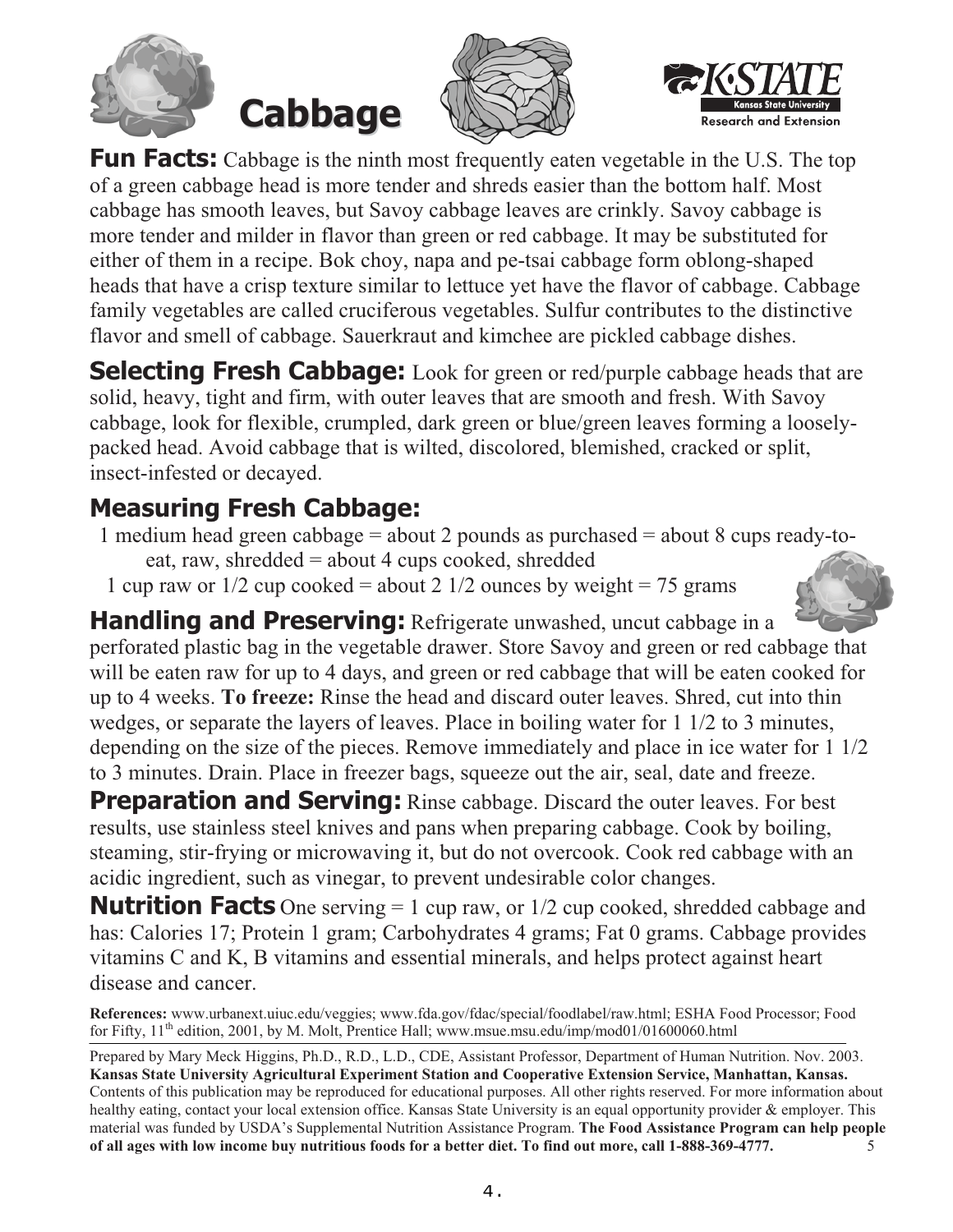#### **Cruciferous (Cabbage-family) Vegetables: "Best Buys" Guide**



Fruits and vegetables have much flavor and nutrition. Eating a variety of fruits and vegetables is recommended because they provide vitamins, minerals, fiber and other natural substances, such as antioxidants and phytochemicals, that are important for good health.

Eating cruciferous vegetables promotes good health and decreases risk for colon and rectal cancers.

Try to eat 5 or more servings of fruits and vegetables each day, with at least one serving per day of vitamin A-rich, vitamin C-rich, and fiber-rich foods. In addition, eat several servings per week of cruciferous vegetables.

One way to stretch the value of your food dollar is to buy fresh fruits and vegetables in season. The following information shows an alphabetical listing of cruciferous vegetables. The "best time to buy" lets you know when to buy those fruits and vegetables for the best quality at their lowest cost.

| <b>Cruciferous Vegetable</b> | <b>Best time to Buy Fresh</b>                                                       |
|------------------------------|-------------------------------------------------------------------------------------|
| arugula                      | All year, especially March, April, May, September,                                  |
|                              | October, and November                                                               |
| Bok choy                     | All year                                                                            |
| broccoli                     | All year                                                                            |
| <b>Brussels sprouts</b>      | January, February, March, April, May, September,<br>October, November, and December |
| cabbage                      | All year, especially January, February, March,                                      |
|                              | November, and December                                                              |
| cauliflower                  | All year, especially August, September, October, and                                |
|                              | November                                                                            |
| collards                     | All year, especially January, February, March, April,                               |
|                              | May, September, October, November, and December                                     |
| kale                         | All year, especially January, February, October,                                    |
|                              | November, and December                                                              |
| kohlrabi                     | All year                                                                            |
| mustard greens               | All year                                                                            |
| radishes                     | All year, especially June, July, and August                                         |
| rutabaga                     | All year, especially January, February, March, April,                               |
|                              | October, November, and December                                                     |
| turnips                      | All year, especially January, February, September,                                  |
|                              | October, November, and December                                                     |
| turnip greens                | January, February, March, October, November, and                                    |
|                              | December                                                                            |
| watercress                   | March, April, May                                                                   |

Originally published as a Timely Topic in August, 1999, updated, June, 2014.

Author: Mary Meck Higgins, Ph.D., R.D., L.D. Extension Specialist, Human Nutrition, Kansas State University, Department of Human Nutrition

**Kansas State University Agricultural Experiment Station and Cooperative Extension Service, Manhattan, KS** All educational programs and materials available without discrimination on the basis of race, color, national origin, sex, age, or disability. Kansas State University, County Extension Councils, Extension Districts, and the U.S. Department of Agriculture cooperating.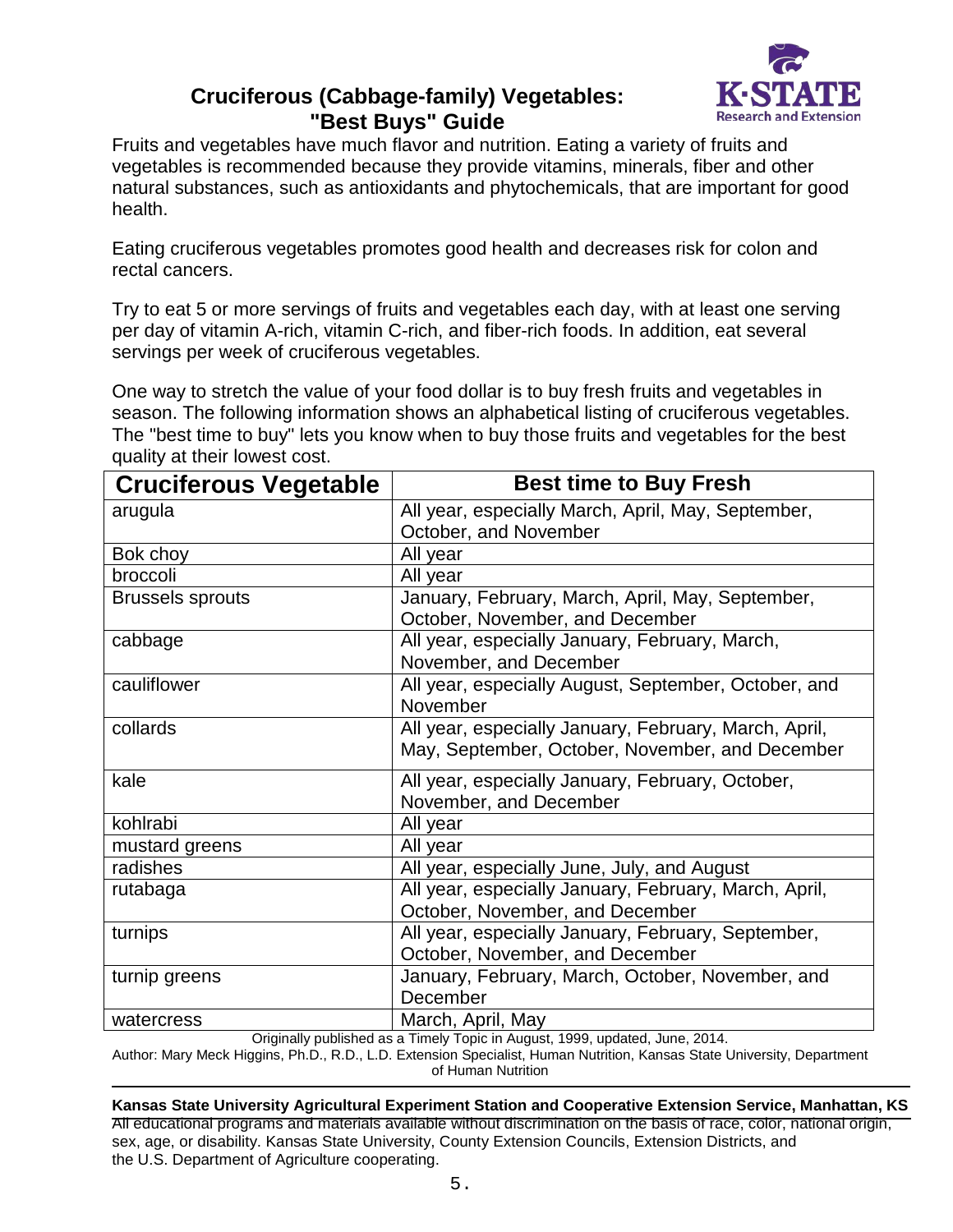#### **Make a Perfect Baked Potato**

Salt (coarsely ground is best) Fork Cooking oil Toppings of your choice Medium potato

Wash the potato thoroughly. Use lukewarm water and wash the entire surface of the potato, scrubbing away any dirt or loose material from the surface of the potato's skin.

Perforate the potato's skin. Use the fork and punch holes in the skin of the potato about every inch or so in order to allow steam to vent.

Dry the potato. Make sure that you dry it well with a clean towel.

Rub the potato with oil. Use the cooking oil of your choice and lightly coat the entire skin of the potato.

Liberally sprinkle salt on the skin of the potato.

Place the potato directly on oven rack. Make sure to first pre-heat the oven to 325° F.

Bake the potato for roughly 90 minutes.

Test for doneness. The baked potato is fully cooked when a fork will pierce through its center with minimal pressure.

Split in half and serve with the toppings of your choice, salt and pepper.

#### **Tips & Warnings**

\*Some great baked potato toppings include salsa, butter, sour cream, bacon, ranch dressing, blue cheese, blue cheese dressing, guacamole, cheese, chives and anything else that sounds good to you.

\*Failure to adequately vent your baked potato can result in the potato exploding during the baking process, so be careful.

\*Don't cover your baked potato with foil while it's in the oven!

#### **Crock Pot Baked Potato**

8 russet potatoes, unpeeled (6-8 ounces each)

4 teaspoons olive oil

- 1 teaspoon salt
- ¾ teaspoon coarse black pepper

Stab potatoes with fork. Coat potatoes with oil. Sprinkle with salt and pepper. Wrap each potato individually in aluminum foil; place in a 5 to 6 quart slow cooker. Cover and cook on LOW heat setting 6 to 8 hours or until potatoes are tender. Serve with toppings.

*Nutritional Facts:* One 7.5 ounce potato: 190 calories (20 calories from fat), 2.5g fat (0g saturated & trans-fat), 0mg cholesterol, 300mg sodium, 39g carbohydrate (3g fiber, 1g sugar), 5g protein.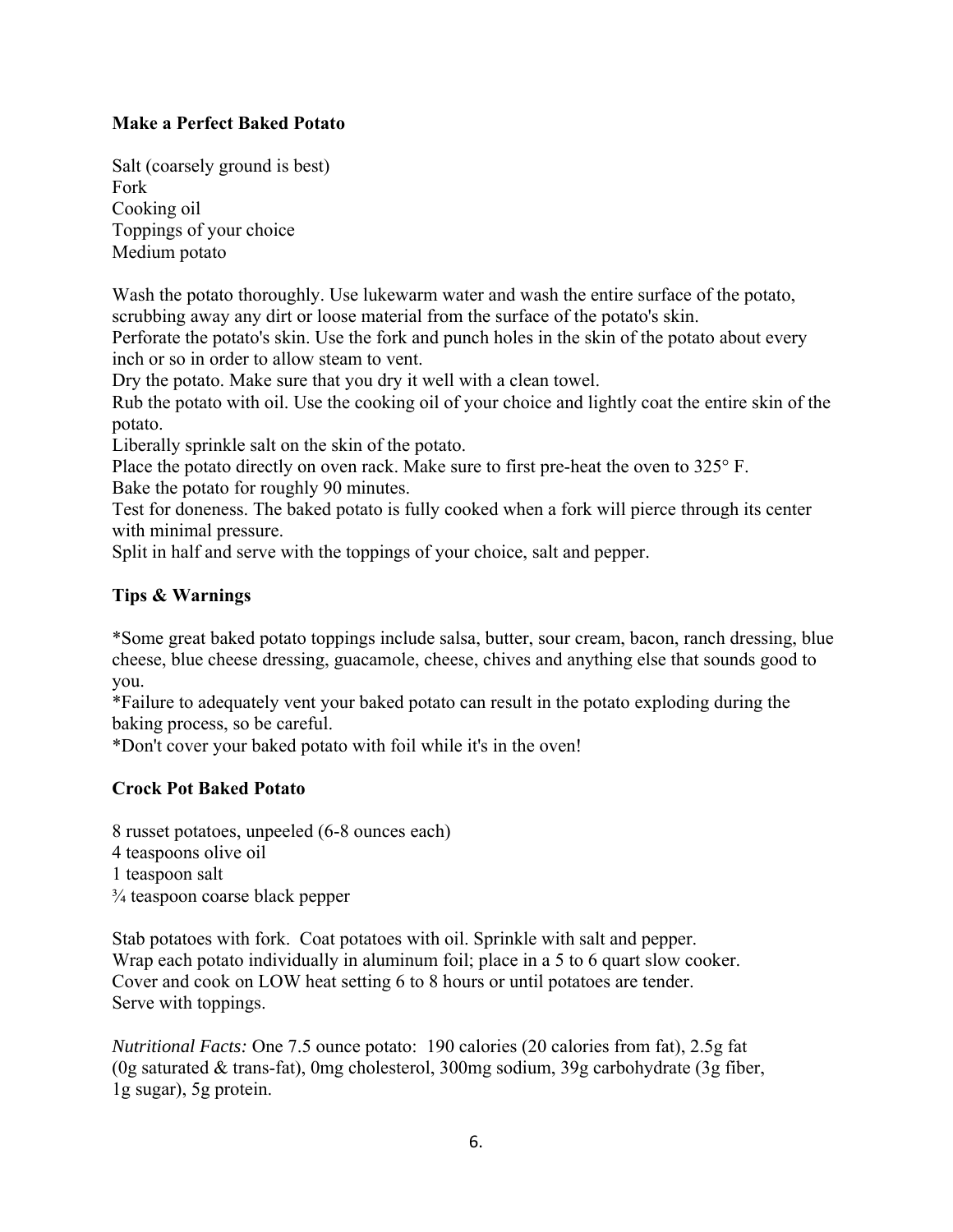#### **Crock Pot Potato Soup**

30 ounces of Southern style hash browns 32 ounces chicken broth 1 can cream of chicken soup 3 ounces bacon bits 1 cup shredded cheddar cheese 8 ounces cream cheese

Put potatoes, chicken broth, bacon bits, soup and shredded cheese in the crock pot. Add the cubed cream cheese about an hour before serving.

Cook on low for 8 hrs. Top with additional bits, if desired. (I have used ⅓ less fat cheese but do not use fat free.)

*Nutritional Facts:* per 11 ounces: 410 calories (160 calories from fat), 17g fat (10g saturated fat, 0g trans-fat), 55mg cholesterol, 950mg sodium, 45g carbohydrate ( 3g fiber, 3g sugar), 16g protein.

*Recipe submitted by Viola Lee, MFV* 

#### **Erma Anthony's Cream of Cabbage Soup**

4 cups chicken broth 3 cups diced - peeled potatoes 1 cup diced onion  $\frac{1}{2}$  cup diced carrots.

Cook 5 minutes.

Add: 6 cups chopped cabbage 1 cup chopped celery  $\frac{1}{2}$  cup chopped green pepper

Cook until tender.

In sauce pan: 1 cup butter, 1 cup flour, 1 garlic cloves, 1 teaspoon salt, and 1 teaspoon dill. Add 2 cups milk and 2 cups chicken broth. Combine and stir in ½ pound Velveeta cheese.

*Nutritional Facts:* per 11.5 ounces: 300 calories (160 calories from fat), 18g fat (11g saturated fat,

0g trans-fat), 50mg cholesterol, 820mg sodium, 26 carbohydrate (3g fiber, 7g sugar), 10g protein.

*Recipe submitted by Jennie Miller, MFV*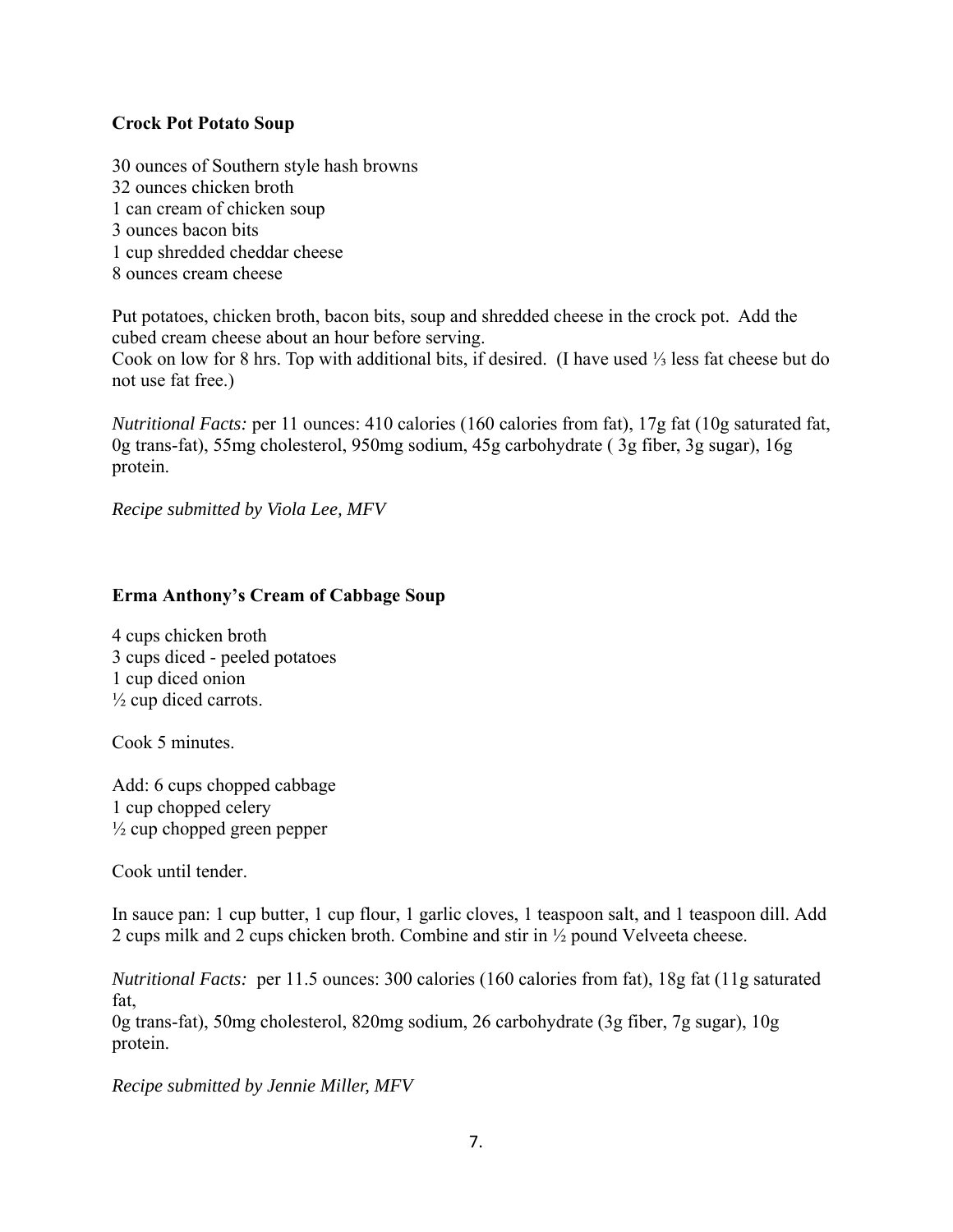#### **Runza Casserole**

| 2 pounds hamburger       | 4 cups shredded cabbage   |
|--------------------------|---------------------------|
| 2 tubes crescent rolls   | 1 pound mozzarella cheese |
| 2 onions, finely chopped | Salt and pepper to taste  |

Brown meat then drain it. Put onions and cabbage on top of meat and steam a few minutes. Season as desired. Using one tube of rolls, spread the crescent roll pieces over bottom of a 9x13 inch pan. Spread hamburger mixture over it. Add a layer of cheese. Using second tube of rolls, put roll pieces on top of cheese layer. Bake at 350 degrees for 30 – 40 minutes. Brush with a little oil the last 10 minutes to soften crust. Makes approximately 12 servings.

*Nutritional Facts:* per 5.5 ounce serving: 240 calories (100 calories from fat), 11g fat (7g saturated fat, and 0.5g trans-fat), 65mg cholesterol, 370mg sodium, 7g carbohydrate (2g fiber, 3g sugar), 25g protein

*Recipe submitted by Gayle Plummer, MFV* 

#### **Rueben Casserole**

| 1 pound pastrami or corn beef              |
|--------------------------------------------|
| $\frac{1}{4}$ cup mustard                  |
| 3 eggs                                     |
| $\frac{1}{3}$ cup Thousand Island dressing |
| 1 cup milk                                 |

6 slices rye bread 1 can of sauerkraut (14.5 ounce) 4 cups Swiss cheese 1 cup chopped dill pickles

Spray bottom of 9 x 13 casserole dish and layer with: 4 slices of cubed rye bread, ½ pound meat, sauerkraut, dill pickles, 2 cups of Swiss cheese, the other ½ pounds of meat and 2 more cups of Swiss cheese.

Toast and crumb 2 slices of rye bread, make bread crumbs.

Mix mustard, eggs, dressing and milk together and pour over top and then sprinkle with the bread crumbs. Bake 350°F for 40 to 45 minutes. Serves 8

*Nutritional Facts:* per 9 ounce serving: 450 calories (230 calories from fat), 26g fat (12g saturated fat, 0g trans-fat), 165mg cholesterol, 1150mg sodium, 19g carbohydrate (2g fiber, 5g sugar), 34g protein

*Recipe submitted by Debi Doering, MFV*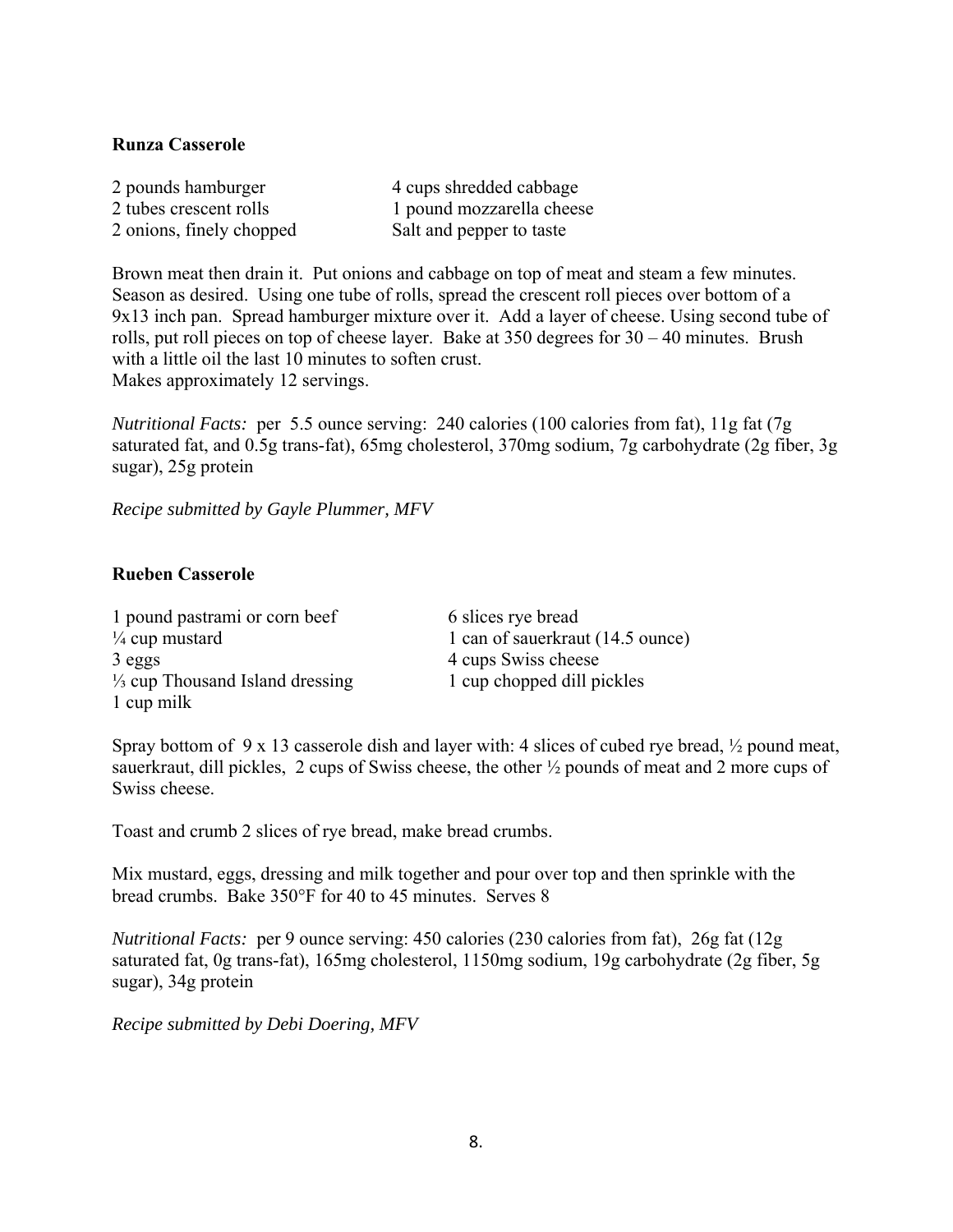#### **Sauerkraut Salad**

1 can sauerkraut (16 ounces), drained but not rinsed  $\frac{1}{2}$  teaspoon pepper 1 cup celery chopped fine  $\frac{1}{2}$  cup sugar 2 tablespoon onions, chopped fine ⅓ cup salad oil  $\frac{1}{2}$  cup green pepper chopped fine ⅓ cup vinegar  $\frac{1}{2}$  teaspoon salt

Mix chopped vegetable with sauerkraut. Heat sugar, oil, vinegar, salt and pepper over low heat, just until sugar dissolves. Cool and pour over vegetables. Serves 6

*Nutritional Facts:* per 4 ounce serving: 160 calories (110 calories from fat), 12g fat (1.5g saturated fat), 0mg cholesterol, 660mg sodium, 16g carbohydrates (3g fiber, 13g sugars), 0g protein.

*Recipe submitted by Debi Doering, MFB* 

#### **Ruben Spread**

2 packages cream cheese (8oz each), cubed 3 ¾ cups shredded Swiss cheese 1 can sauerkraut (14 ounces), rinsed, snipped & drained well 4 packages thinly sliced corned beef (2 ounces each), chopped ½ cup Thousand Island salad dressing Snack rye bread

In greased slow cooker, combine the first five ingredients. Cover and cook on low for 3 to 4 hours, stir to blend. Serve with snack type bread.

*Nutritional Facts:* per 1 ounce serving: 90 calories (60 calories from fat), 7g fat ( 3.5g saturated fat, 0g trans-fat), 25mg cholesterol, 200mg sodium, 1g carbohydrate (0g fiber, 1g sugar), 4g protein

*Recipe submitted by Rosie Atwood, former MFV*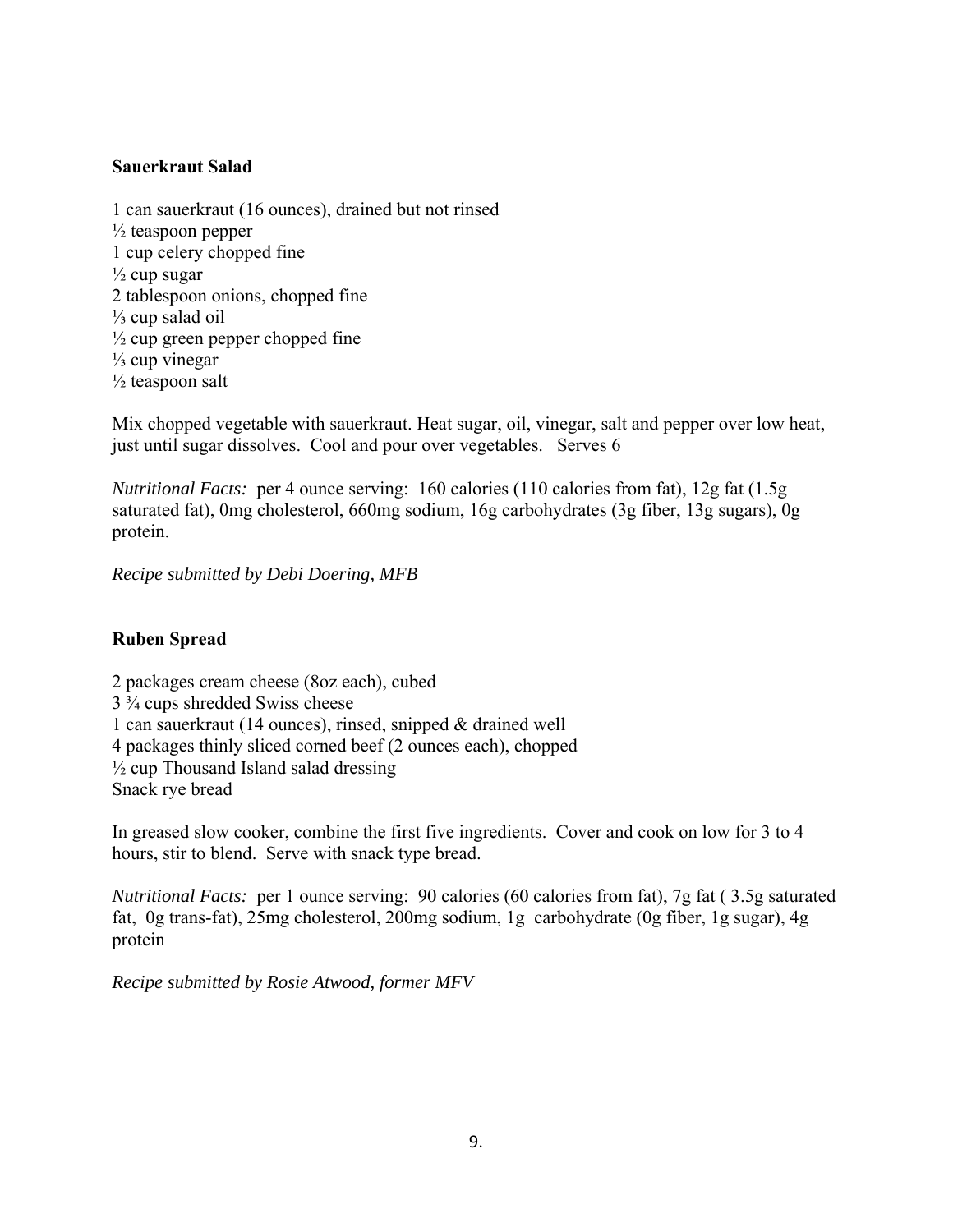#### **Tangy Red Cabbage with Apples & Bacon**

8 slices Irish or thick cut bacon 1 large onion, sliced  $\frac{1}{2}$  small head red cabbage (1 pound), thinly sliced 1 tablespoon Sugar 1 Granny Smith apple, peeled & sliced 2 tablespoons Cider vinegar ½ teaspoon Salt ¼ teaspoon Black pepper

Pre-heat large skillet over a medium-high heat. Add bacon; cook 6 to 8 minutes or until crisp, turning occasionally. Drain on paper towel lined plate. Coarsely chop bacon. Drain all but 2 tablespoons of drippings from skillet. Add onion; cook & stir over medium-high heat 2 to 3 minute or until beginning to soften. Add cabbage & sugar; cook & stir 4 to 5 minutes or until cabbage wilts. Stir in apple; cook 3 minutes or until crisp-tender. Stir in vinegar; cook 1 minute or until absorbed. Stir in bacon, salt & pepper; cook 1 minute or until heated through. Serve hot or at room temperature. Makes 4 servings.

*Nutritional Facts:* per 7 ounce serving: 200 calories (90 calories from fat), 10g fat (3g saturated fat, 0g trans-fat), 20mg cholesterol, 820mg sodium, 21g carbohydrates (4g fiber, 12g sugar), 10g protein

*Recipe submitted by Jerri Hefling, MFV from, Favorite Brand Name Recipes April 2014* 

#### *Kale with Lemon & Garlic*

2 bunches kale or Swiss chard (1-1 ¼ pounds) 1 tablespoons olive or vegetable oil 3 cloves garlic, minced ½ cup reduced sodium chicken or vegetable broths ½ teaspoon salt  $\frac{1}{4}$  teaspoon pepper 1 lemon, cut into 8 wedges

Trim any tough stems from kale; stack & thinly slice leaves. Heat the oil in large saucepan over medium heat. Add garlic; cook 3 minutes, stirring occasionally. Add kale & broth; cover & simmer 7 minutes. Stir kale & reduce heat to medium-low; cover & simmer 8 to 10 minutes or until kale is tender. Stir in salt & pepper. Squeeze lemon over each serving.

*Nutrition Facts:* per 4 ounce serving: 70 calories (25 calories from fat), 3g fat (0g saturated fat, 0g trans-fat), 0mg cholesterol, 280mg sodium, 4g carbohydrates (2g fiber, 0g sugar), 3g protein.

*Recipe submitted by Jerri Hefling, MFV from, Favorite Brand Name Recipes April 2014*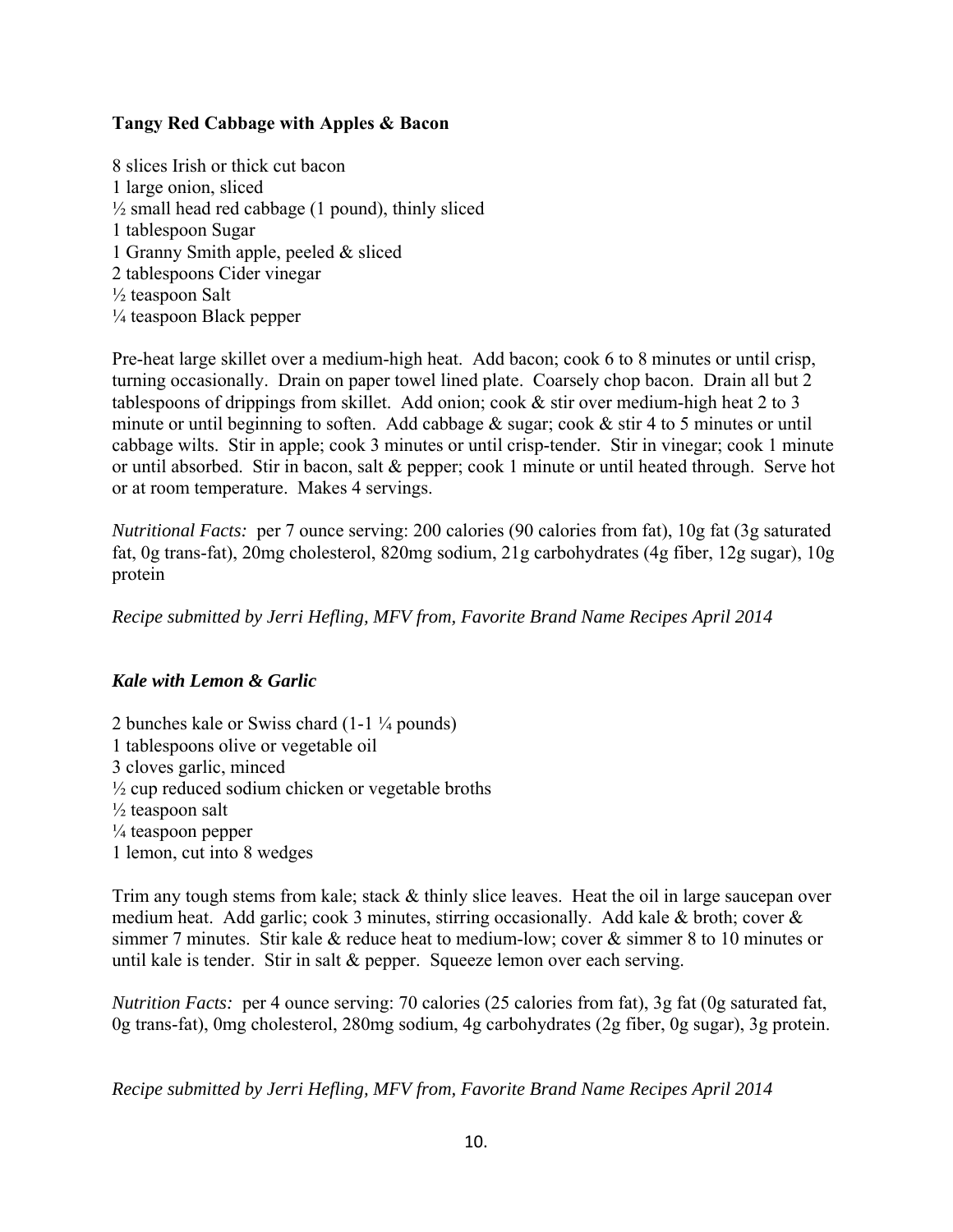#### **Amazingly Easy Irish Soda Bread**

4 cups all-purpose flour 4 tablespoons white sugar 1 teaspoon baking soda 1 tablespoon baking powder  $\frac{1}{2}$  teaspoon salt  $\frac{1}{2}$  cup margarine, softened 1 cup buttermilk 1 egg  $\frac{1}{4}$  cup butter, melted  $\frac{1}{4}$  cup buttermilk

Preheat oven to 375° F (190° C). Lightly grease a large baking sheet.

In a large bowl, mix together flour, sugar, baking soda, baking powder, salt and margarine. Stir in 1 cup of buttermilk and egg.

Turn dough out onto a lightly floured surface and knead slightly. Form dough into a round and place on prepared baking sheet.

In a small bowl, combine melted butter with ¼ cup buttermilk; brush loaf with this mixture. Use a sharp knife to cut an 'X' into the top of the loaf.

Bake in preheated oven until a toothpick inserted into the center of the loaf comes out clean, 45 to 50 minutes. Check for doneness after 30 minutes. You may continue to brush the loaf with the butter mixture while it bakes.

*Nutrition Facts:* per 2 ounce slice: 170 calories (70 calories from fat), 7g fat (2.5g saturated fat, 1g trans-fat), 15mg cholesterol, 200mg sodium, 22g carbohydrate (1g fiber, 3g sugar), 3g protein

*Recipe submitted by Bob Burns, MFV*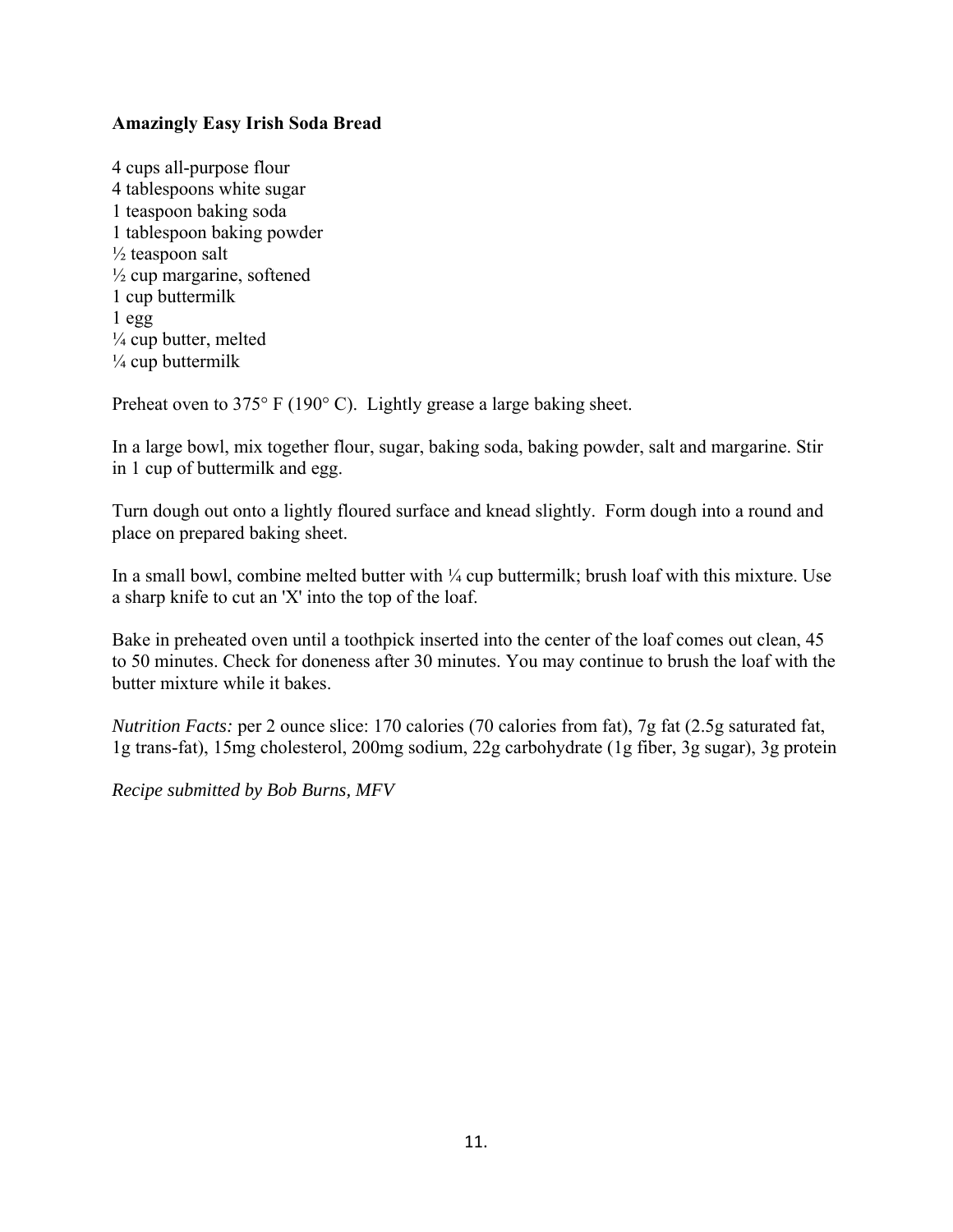#### **Irish Pinwheels with Cucumber Dip**

#### *Dip:*

1 medium cucumber, peeled and chopped finely  $\frac{1}{2}$  onion chopped (can use green onion, chopped) 1 block cream cheese, softened BIG tablespoon real mayonnaise Dash salt

*Nutrition Facts:* per ½ ounce serving: 50 calories (30 calories from fat), 3.5g fat (1.5g saturated fat, 0g trans-fat), 10mg cholesterol, 135mg sodium, 3g carbohydrate (1g sugar) 2g protein

*Pinwheels:*  Deli meat of your choice. (Turkey and Ham) LARGE flour tortillas (Colors of the Irish flag are Green, White and Orange)

Combine all the Cucumber Dip ingredients. You can blend all ingredients in a blender or a food processor. Spread Cucumber dip mixture on tortilla and top with deli meat. Roll up into a pinwheel and wrap each roll in foil. Refrigerate overnight. Cut into PINWHEELS and enjoy "as is" or with some salsa!

*Recipe submitted by Karen Brown, MFV* 

#### **St. Patrick's Day Popcorn (Reader's Digest)**

| 4 quarts popped popcorn              | 1 cup sugar                              |
|--------------------------------------|------------------------------------------|
| $\frac{1}{2}$ cup packed brown sugar | $\frac{1}{2}$ cup water                  |
| $\frac{1}{2}$ cup light corn syrup   | 1 teaspoon white vinegar                 |
| $\frac{1}{4}$ teaspoon salt          | $\frac{1}{2}$ cup butter (no substitute) |
| 8-10 drops green food coloring       |                                          |

1. Place popped popcorn in a large roasting pan, place in a 250°F oven. Meanwhile, in a large heavy saucepan, combine sugars, water, corn syrup, vinegar and salt.

Cook and stir over medium heat until mixture comes to a boil. Cook, stirring occasionally, until candy thermometer reads 260°F (hard-ball stage).

2. Remove from heat; stir in butter until blended. Stir in food coloring. Drizzle over warm popcorn and toss to coat. Let stand until cool. Break apart. Store in an airtight container. *Yield:* 6 QUARTS

*Nutritional Facts:* for a 1 cup serving: 139 calories, 6g. fat (3g saturated fat), 10mg cholesterol, 138mg sodium, 22g carbohydrate, 16g sugar, 1g fiber, 1g protein

*Recipe submitted by Karen Brown, MFV*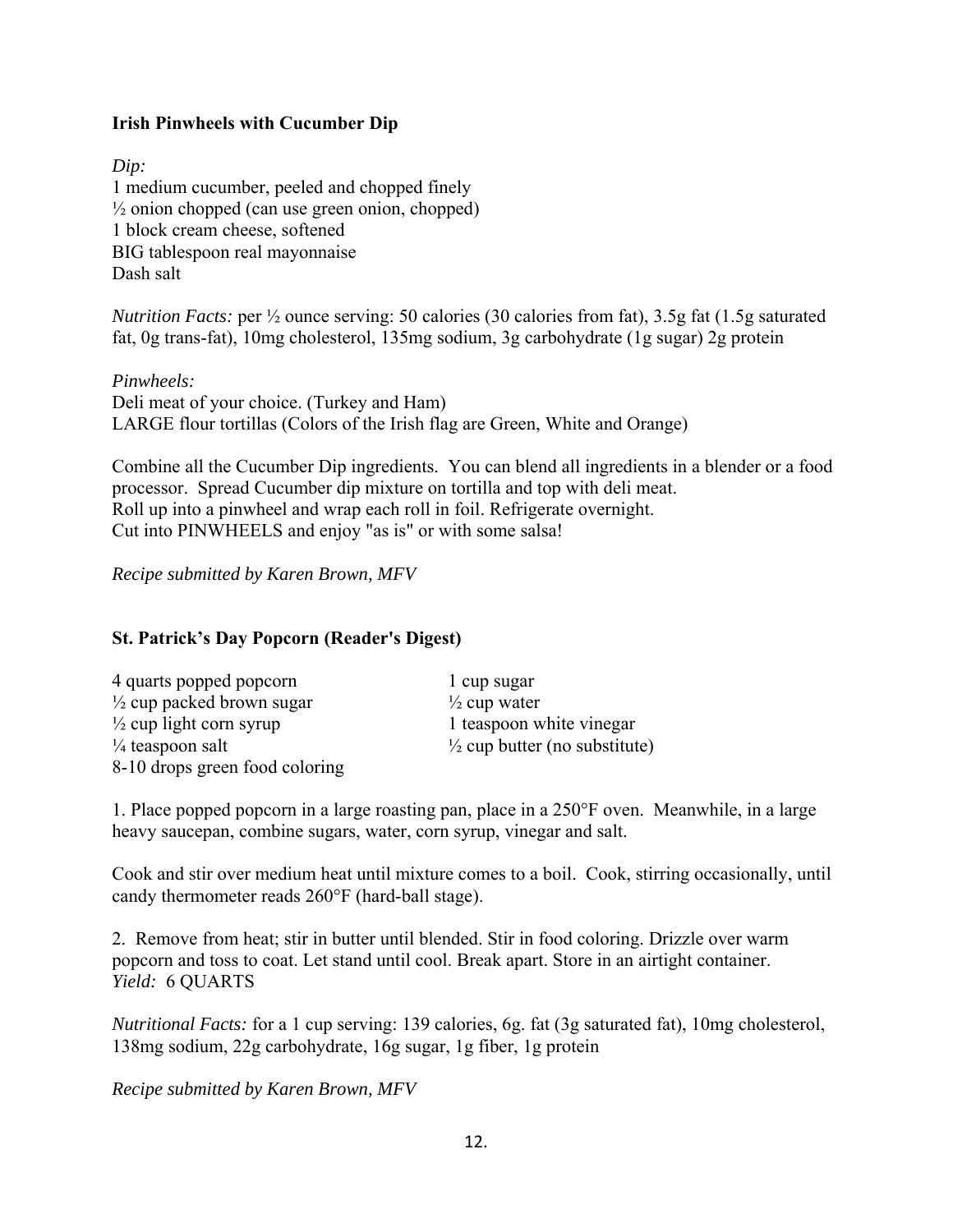#### **Carmel Corn Snack Mix**

2 cups miniature pretzel twists 1 cup mixed nuts 1 cup packed brown sugar  $\frac{1}{2}$  cup butter  $\frac{1}{4}$  cup light corn syrup 1 teaspoon vanilla ½ teaspoon baking soda

8 cups popped popcorn 4 cups oven-toasted rice cereal squares

Preheat oven to 300°F. Combine popcorn, rice cereal, pretzels and nuts in a large bowl. Set aside.

In a saucepan, combine brown sugar, butter and corn syrup. Cook and stir over medium heat until mixture comes to a boil over entire surface. Reduce heat to medium-low. Cook without stirring for 5 minutes.

Remove saucepan from heat. Quickly stir in vanilla and baking soda, stirring carefully. Pour over popcorn mixture, stirring until well coated. Pour popcorn mixture onto large baking sheet.

Bake 30 minutes, stirring after 15 minutes. Transfer popcorn mixture to a large piece of parchment paper. Cool completely, breaking mixture into clusters as it cools.

*Nutrition Facts:* per ½ ounce serving: 70 calories (30 calories from fat), 3.5g fat (1.5 saturated fat) 5mg cholesterol, 65mg sodium, 9g carbohydrates (5g sugar), 1g protein

#### **Irish Mint Oreo Truffles**

1 package Mint Creme Oreo cookies (15.25 ounce) 6 ounces cream cheese 2 cups chocolate chips Green sprinkles (optional)

- 1. Crush Oreos into a fine crumb (using a blender or food processor is easiest).
- 2. Add in cream cheese and blend until mixture is smooth.
- 3. Roll mixture into small balls and place on a cookie sheet.
- 4. Put cookie sheet into freezer for 30 minutes to 1 hour.

5. Carefully melt chocolate chips in the microwave in 30 second increments, stirring after each 30 seconds until smooth.

6. Dip frozen Oreo balls into chocolate using a fork. Place on baking sheet lined with parchment paper or waxed paper.

- 7. Sprinkle tops with sprinkles.
- 8. Allow to set by placing in fridge for about 15 minutes.
- 9. Store extras in a Ziploc bag or an airtight container in the fridge for 5-6 days.

Nutrition Facts: per 1 ounce serving: 140 calories (70 calories from fat), 8g fat (4g saturated fat, 1g trans-fat), 5mg cholesterol, 65mg sodium, 17g carbohydrates (1g fiber, 13g sugar), 2g protein

*Both Recipes submitted by Karen Brown, MFV*